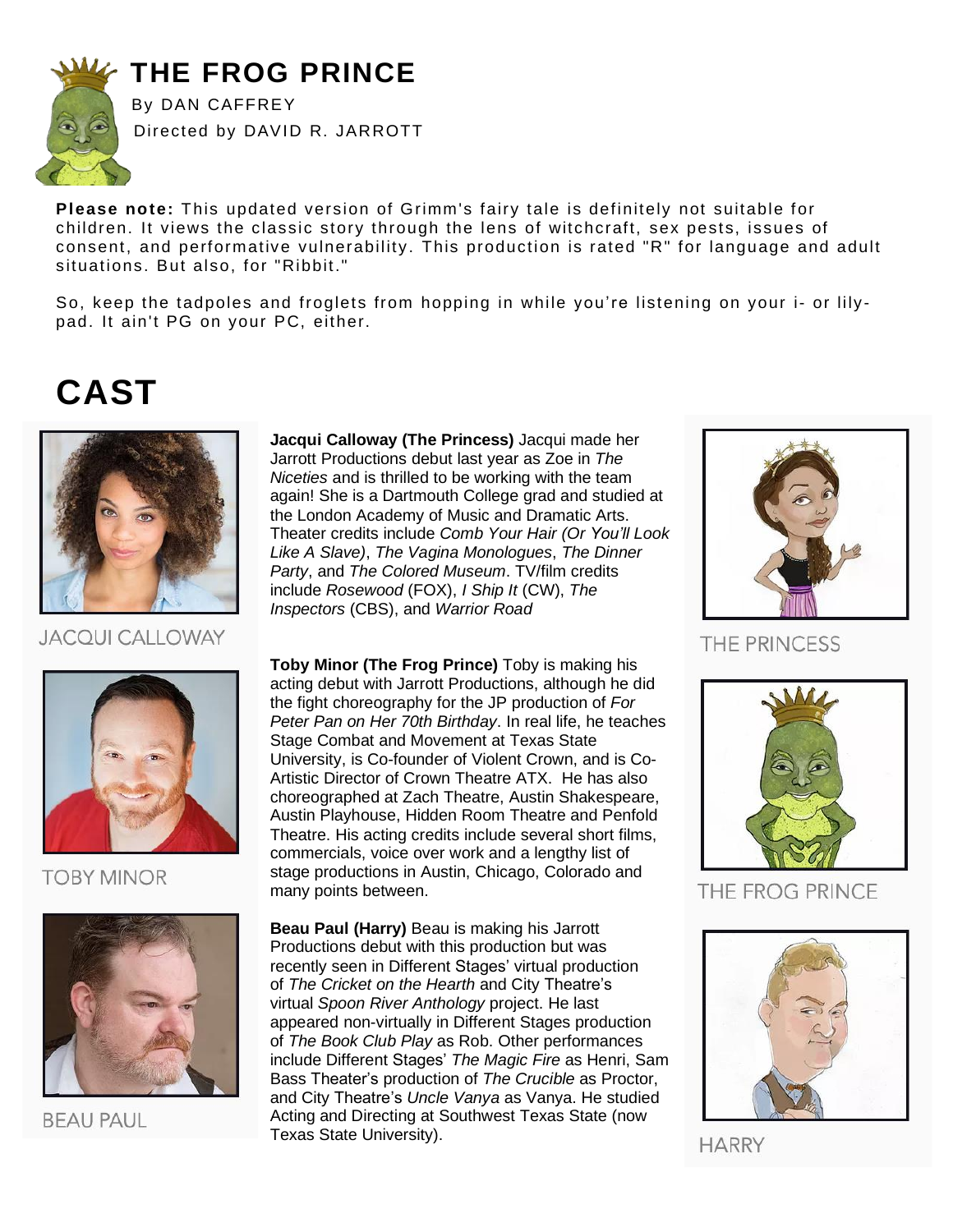

**RUPERT REYES** 



**KAREN JAMBON** 



#### **JANELLE BUCHANAN**

**Rupert Reyes (The King)** This is his first production with Jarrott Productions, and he appreciates the opportunity greatly! Rupert is a playwright, actor, and founding Artistic Director of Teatro Vivo. He adds screenwriter to his resume with the completion of the feature film, *Vecinos: Love thy Neighbor*. *Vecinos* premiered at the Houston Worldfest, 2021 and took home a best Romantic Comedy Remi Award. He has appeared in plays with the Vortex, Salvage Vanguard, Shrewd Productions, and Different Stages.

**Karen Jambon (The Queen)** Karen has been directing and acting in the Austin area for a number of years and directed JP's 2019 production of *For Peter Pan on Her 70th Birthday*. She most recently directed a livestream production of *Rooted* for Shrewds, *Gliders* and *Great Expectations* for Different Stages, and *A Girl Named Sue* for Color Arc Productions. She has also directed for the Vortex and Renaissance Theatre Austin as well as Loaded Gun Theory, Paradox Players, and Sam Bass Theatre. As an actress, she most recently appeared in The Magic Fire for Different Stages and Privacy Settings for the Vortex Repertory Theatre.

**Janelle Buchanan (Baba Yaga)** With Jarrott Productions: *The Herd*, *For Peter Pan on Her 70th Birthday*, & *Significant Other*. Other theatres and companies: Over 80 productions, including *Doubt*, *August: Osage County*, *Dividing the Estate*, *Steel Magnolias*, *The Grapes of Wrath, A Delicate Balance, The Laramie Project, Macbeth, Much Ado About Nothing, Present Laughter, Love and Information, Ah! Wilderness* and *Bleacher Bums*, to list a few. In addition, Janelle has many film, industrial and print credits.



**THE KING** 



THE QUEEN



**BABA YAGA** 

## **CREATIVE TEAM**



**Dan Caffrey (Playwright)** Dan Caffrey is a playwright, teacher, and pop-culture writer based in Atlanta, where he moved after earning his MFA in Playwriting from UT Austin in 2020. He's been an O'Neill Finalist and Semi-Finalist, a Resident Artist at Tofte Lake Center, and an MFA Scholar at the Sewanee Writers' Workshop. Recently, his work has been developed by Kitchen Dog Theater in Dallas and Pegasus PlayLab in Orlando. He's been published in several anthologies by Smith & Kraus, including the upcoming Best Women's Monologues, 2021. His first nonfiction book, Radiohead FAQ, was published this year by Rowman & Littlefield. [dancaffreywrites.com](https://dancaffreywrites.com/)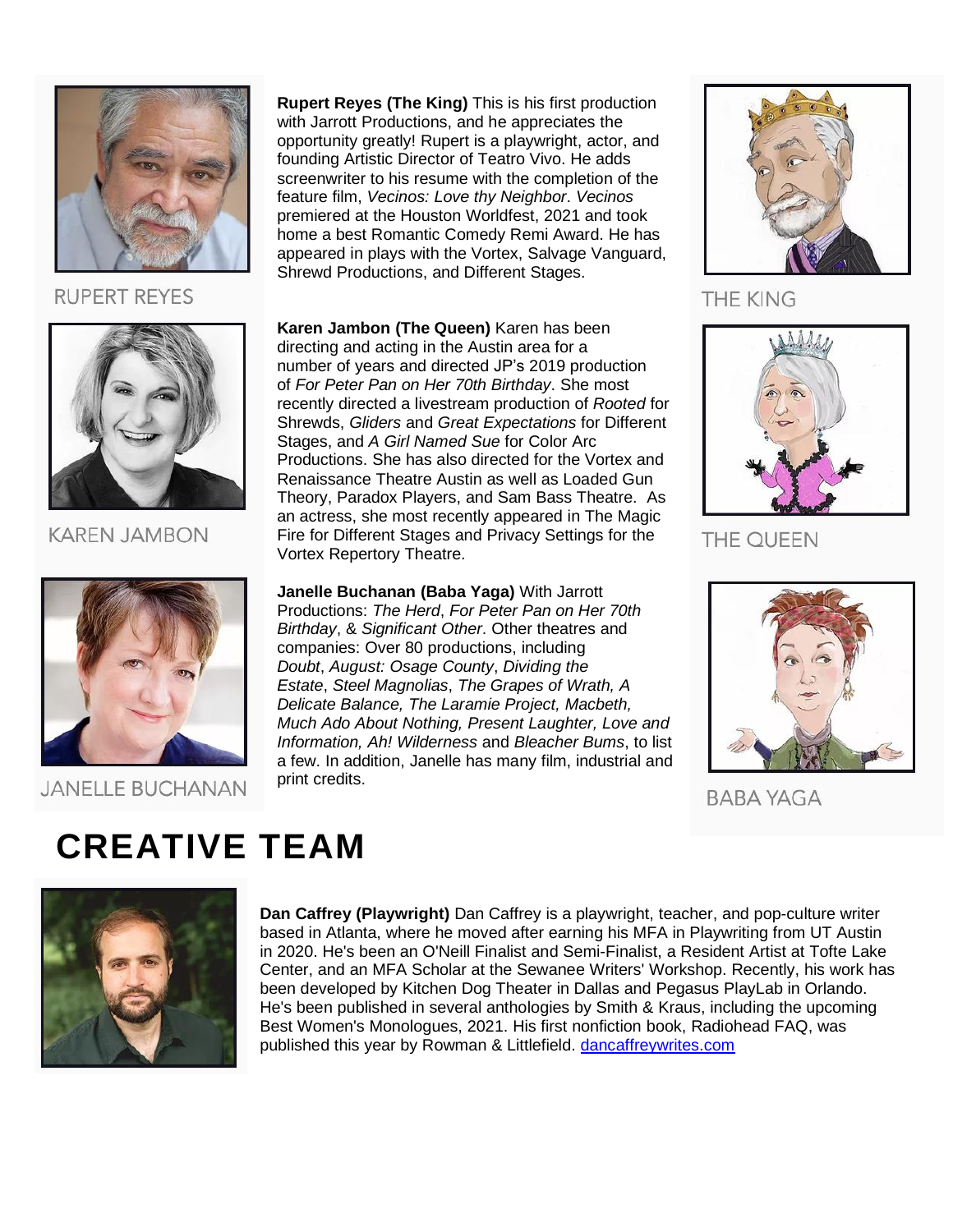

**David R. Jarrott (Producer & Director)** This is David's 5<sup>th</sup> directorial outing for Jarrott Productions, including the recent hit streaming video theatre piece *A Portrait of My Mother* by Carlo Lorenzo Garcia, which drew rave reviews from L.A. to London. Next up he'll be in the director's chair for the JP production of the hit Broadway play *The Lifespan of a Fact*, which makes its Southwest Regional Premiere next March. David has been involved in theatre making for over 65 years, appearing on stage or directing at theatres across the state, although most of his work has been right here in Austin. For nearly 40 years his day jobs were in radio and television, as well as in advertising where he won numerous local, state, national and international awards as a writer, director and producer. In 2011 he was elected by his peers to the Texas Radio Hall of Fame.



**Will Douglas (Production Coordinator & Associate Producer)** Will is an Austin-based Actor and Director and is the Associate Artistic Director of Jarrott Productions. He has had many different roles for us both on-stage and behind-the-scenes since 2018. Notably, he starred as Jordan in Joshua Harmon's *Significant Other*, for which he was nominated for B. Iden Payne and Austin Critics Table awards. He is also a company member at The VORTEX where he most recently directed the "Cyclops" segment of *The VORTEX Odyssey* and appeared as Chaz in *Click*. He frequently appears in Different Stages productions such as *The Book Club Play*, *Great Expectations*, *Yankee Tavern*, and *4000 Miles*. Other acting credits include: Ground Floor Theatre's world premiere of *Dex & Abby*, Heartland Theatre Collective's *The Vineyard* and *Passage* and many

more. Next up he will be appearing in Different Stages' production of *Shining City*.



**Craig Brock (Sound Designer, Recording Engineer, & Mixer)** This is Craig's 14<sup>th</sup> production with Jarrott Productions; he has been the sound designer for every show that we have produced since 2015's *Freud's Last Session*, including our live stage productions as well as our virtual theatre offerings. Craig has worked as a recording engineer and music producer since 1989, and most recently was the resident sound designer at ZACH Theatre for 17 seasons. He started his career at The Record Plant in Los Angeles, where he worked alongside world renowned artists, producers and engineers. He has album credits that include Barbra Streisand, Michael Jackson, Celine Dion, Joe Cocker and Ray Charles.



**Dave Cooper (Musical Arrangements)** Dave Cooper is a trombonist, composer, and arranger in Kansas City. He is a member of the People's Liberation Big Band and the Boulevard Big Band. He has performed with Owen Cox Dance Group, The New Theater Dinner Restaurant, and Musical Theater Heritage. and is a co-founder of the Kansas City Trombone Workshop.



**The One-Man Frog Band (Hop-Hip Music Performance)** A 21<sup>st</sup> Century take on a 19<sup>th</sup> Century fairy tale requires a sound that is contemporary yet classic, a sound not easily frogotten. Enter The One-Man Frog Band, using classic instrumentation, familiar melodic themes, and whimsical arrangements to bring you, dear listener, into our world of fantasy, fun, and fearful frolic. It's a ribbiting collection of tunes, if we do say so! And be sure to look for their latest release: "One Toad Over the Line."